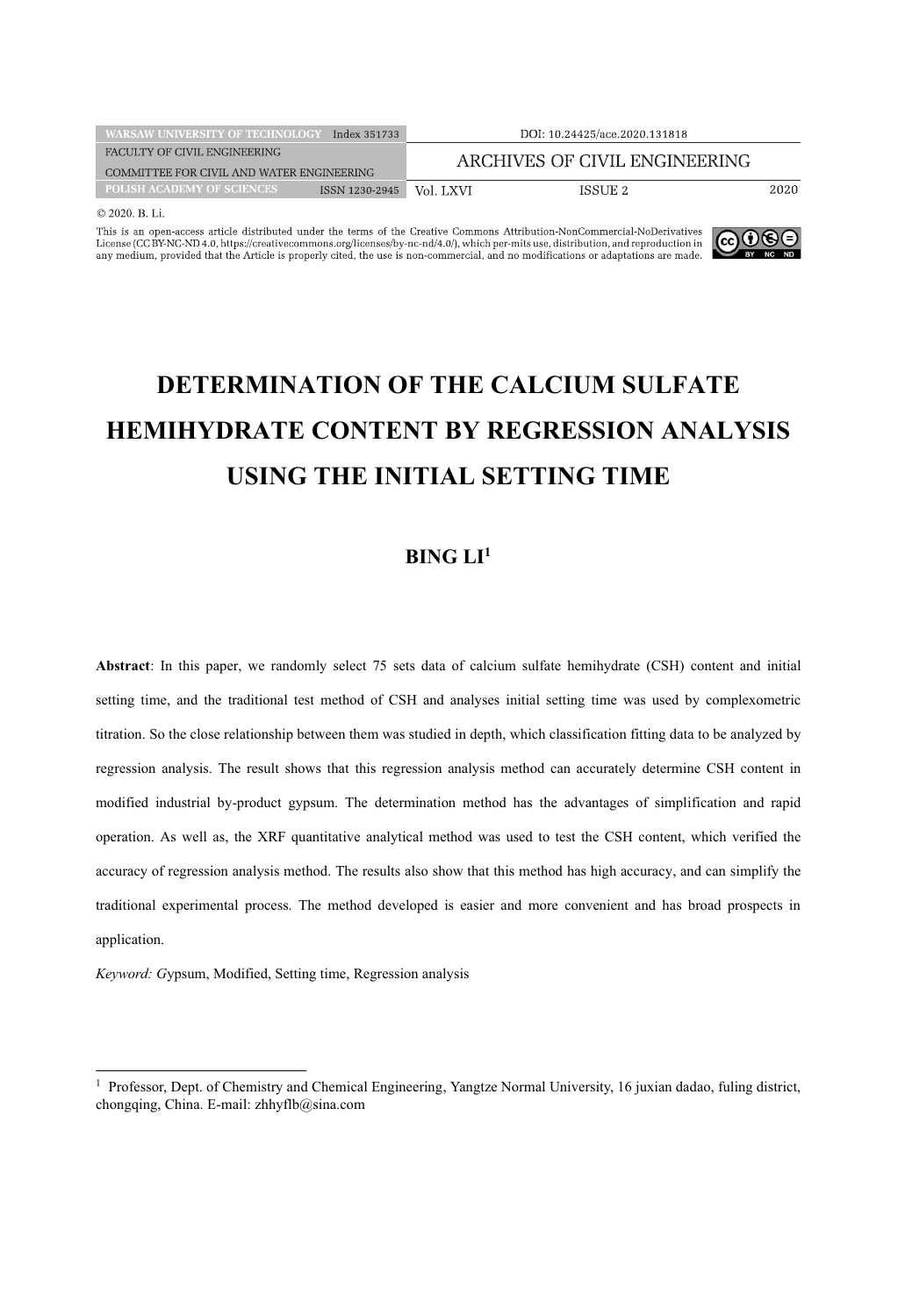# **1. INTRODUCTION**

Currently, there are many kinds of industrial by-product gypsum, among which phosphogypsum is representative. However, the real resource utilization of phosphogypsum is very low. Most of them are in-situ stockpiling, which not only occupies a large amount of land, but also brings serious safety and environmental pollution problems<sup>[1-3]</sup>. This has become an important factor restricting the sustainable development of phosphorus chemical industry. Therefore, the comprehensive utilization of industrial by-product gypsum is of great significance. Strengthening the research and development of key technologies and building a number of large-scale industrial demonstration projects with high value-added utilization have become the key tasks of comprehensive utilization of industrial by-product gypsum in the future.

Before comprehensive utilization of by-product gypsum, for example phosphogypsum, it must be pretreated by high temperature calcination or vacuum high pressure modification<sup>[4-6]</sup>. The phosphogypsum was modified into hemihydrate gypsum, so various building materials were prepared by utilizing its hydraulicity. So the key index to measure the quality of modified phosphogypsum is the content of calcium sulfate hemihydrates (CSH). The higher the content of CSH, the better the performance of hemihydrate gypsum is. Therefore, the detection of CSH content is a necessary item. At present, EDTA chemical titration is the traditional method for the determination of CSH. This process is cumbersome and complex, which makes it difficult for many modified gypsum enterprises to monitor the content of CSH. In this paper, we randomly chose 75 sets data of CSH content by complexometric titration, from the gypsum companies over an 18-month period. In these researches, the close relationship between the content of CSH and the initial setting time was studied. The exact relationship between the initial setting time and the content of CSH was obtained through data fitting. In addition, this method can simplify the traditional experimental process, and also has high accuracy, convenient operation and great application value.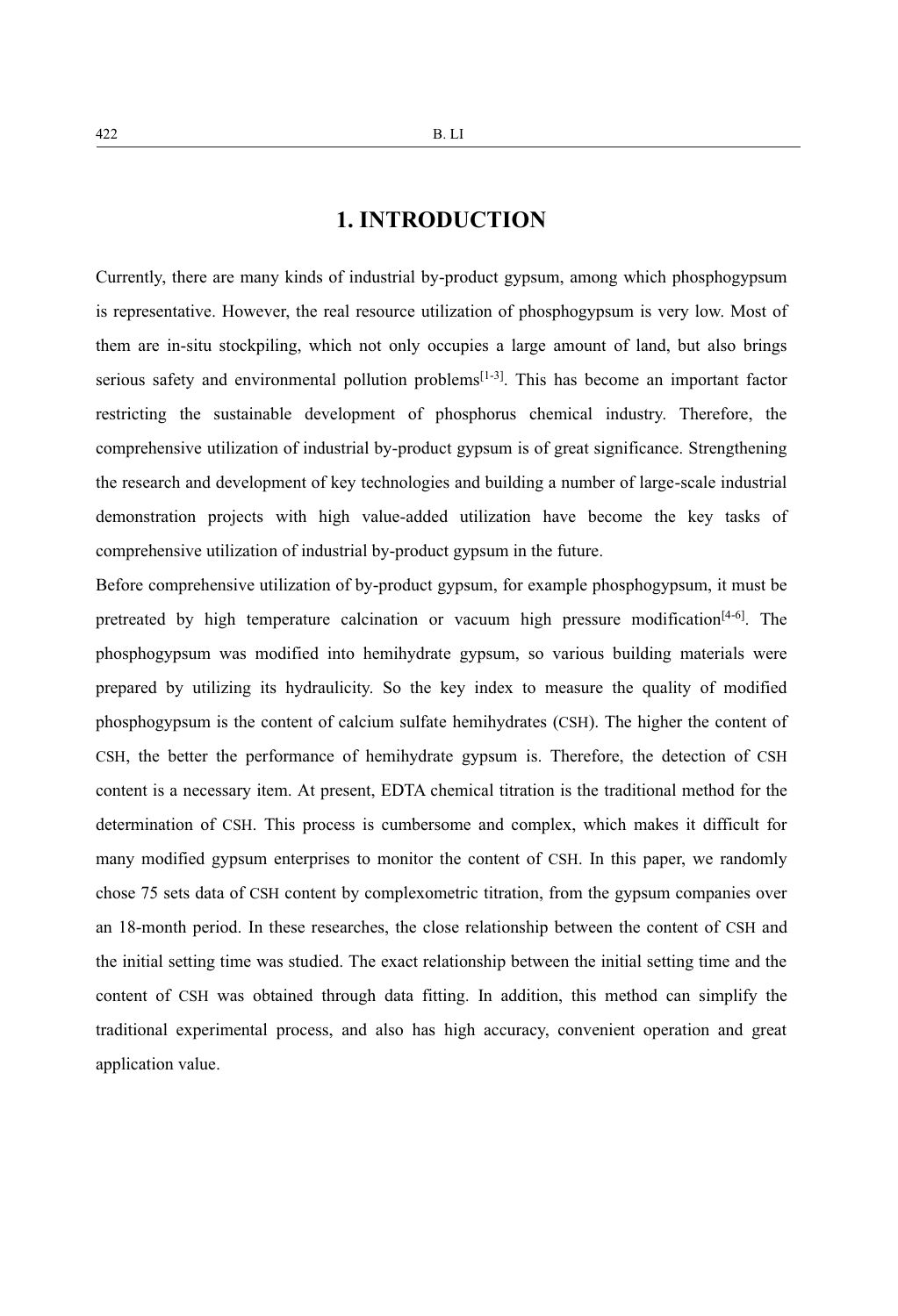# **2 MATERIAL AND METHODS**

## **2.1 RAW MATERIALS**

The modified phosphogypsum was phosphogypsum calcined at  $600^{\circ}$  for 2-3 hours to obtain effective hemihydrate gypsum which can turn into a hydraulic binding material, and using phosphate fertilizer plant to provide modified phosphogypsum in Chongqing, China.

### **2.2 TRADITIONAL METHODS**

The CSH content was determined according to Chinese standard YY/ T 1118-2001[7]. The titration principles and processes are as follows.

(1) Principles

The content of CSH was determined by complexometric titration, as  $Ca^{2+}$  forms a stable chelate complex with EDTA. The principle of replaceable titration was used to analyze the measurement and indicate the end-point.

$$
CaSO_4\bullet 1/2H_2O+H^+\rightarrow Ca^{2+}+HSO_4+1/2H_2O
$$

(2) Test process

a. Standard solution preparation and calibrating

The benchmark reagent of zinc oxide that burned to constant weight in a high temperature furnace at 800 ºC, wetted with a small amount of water, dissolved in 2mL hydrochloric acid (1+4) solution, and added with 100mL water. The pH of the solution was adjusted to 7-8 with ammonia solution (1+9), and added with 10mL of ammonia-ammonium chloride buffer solution A  $(1000 \text{mL} \approx 10)$  and 5 drops of chromium black T indicator solution  $(5g/L)$ . The solution was titrated with the prepared EDTA solution until the solution changed from purple to pure blue. At the same time, blank test was done. The concentration of EDTA standard titration solution was as follows:

$$
C(EDTA) = m \times 1000/(M \times (V_1 - V_2))
$$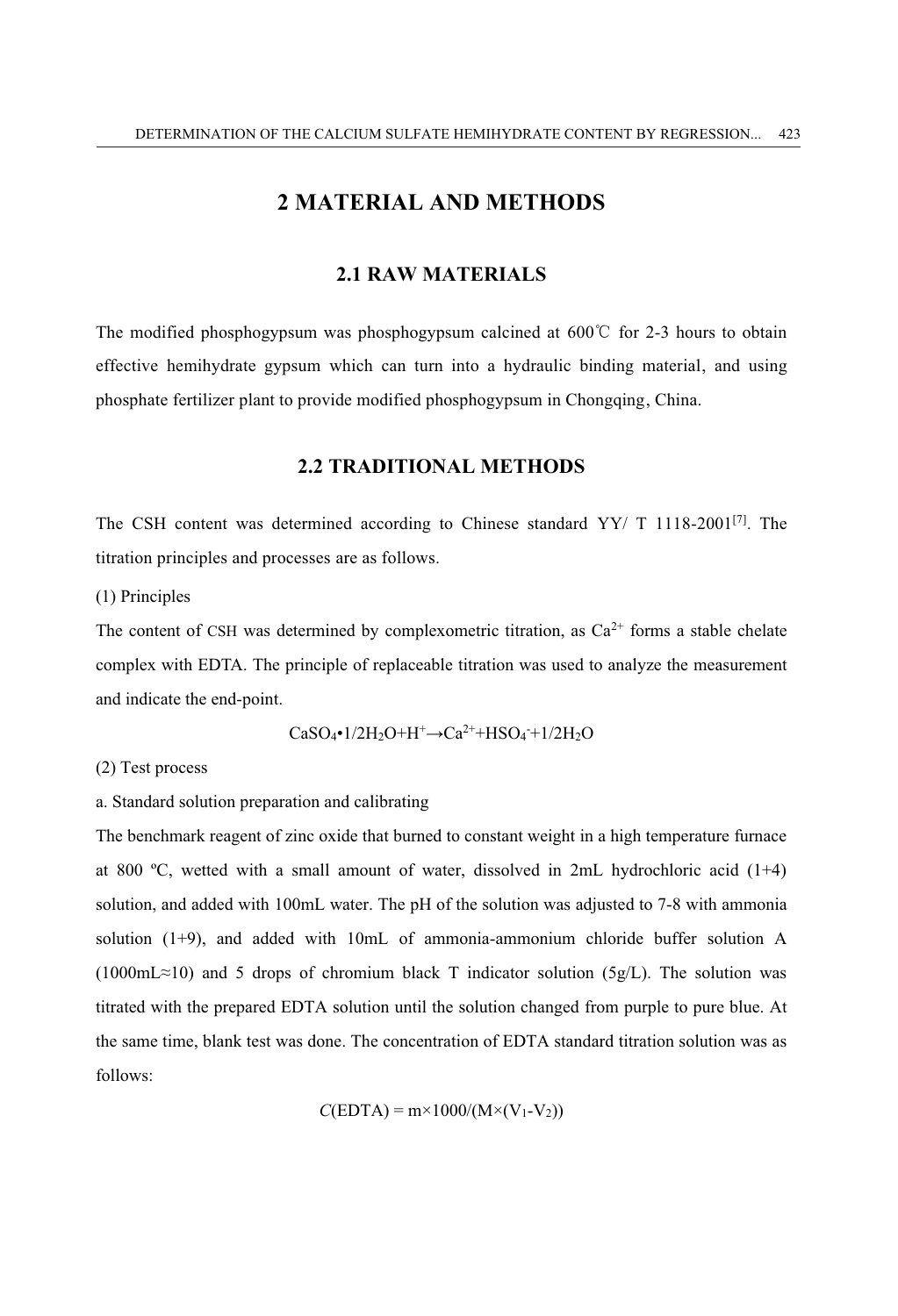where, *C*-EDTA standard solution concentration, mol/L;

m- mass of zinc oxide, g;

V1-volumic numbe of EDTA, mL;

V2- blank experiment's volumic numbe of EDTA, mL;

M-molar mass of zinc oxide (81.39), g/mol.

The calibration results are shown in Table 1.

| Parallel samples | ZnO/g  | V1/mL | V2/mL | C(EDTA)/mol/L |
|------------------|--------|-------|-------|---------------|
| First sample     | 0.1501 | 36.91 | 0.05  | 0.05003       |
| Second sample    | 0.1501 | 36.93 | 0.05  | 0.05000       |
| Third sample     | 0.1501 | 36.92 | 0.05  | 0.05002       |
| Average          |        |       |       | 0.05002       |

Table 1 Calibration results for EDTA standard titration solutions

#### b. Preparation of reagent

Methyl red indicator solution: methyl red of 0.1 g was weighed, dissolved by adding 7.4 mL of sodium hydroxide solution (0.05 mol/L), diluted to 200 mL by adding water, and shaken well. Calcein indicator solution: 0.1g of calcein was weighed, added with 10g of potassium chloride, and grinded evenly.

Potassium hydroxide test solution: potassium hydroxide of 6.5g was weighed and dissolved with water, and the solution reached a constant volume of 100 mL by adding water, and shaken well.

Copper reagent (1mg/mL): sodium diethyldthiocarbanate of 0.1g was weighed and dissolved with water, and the solution reached a constant volume of 100 mL by adding water, and shaken well.

Mixed solution of EDTA and ammonium chloride: 6.75 g ammonium chloride, 0.0616 g magnesium sulfate, and 0.093 g EDTA were weighed, dissolved with 65 mL ammonia water, diluted to 100 mL by adding water, and shaken well.

Chromium black T indicator: 1.25 mg mordant dyeing 11 and 11.25 mg ammonium ammoniate were weighed and dissolved with methanol, and the solution reached a constant volume of 100 mL by adding methanol, and shaken well.

c. Preparation of test solution

Three samples of  $75 \text{ cm}^2$  hemihydrate gypsum were separately taken from the same batch of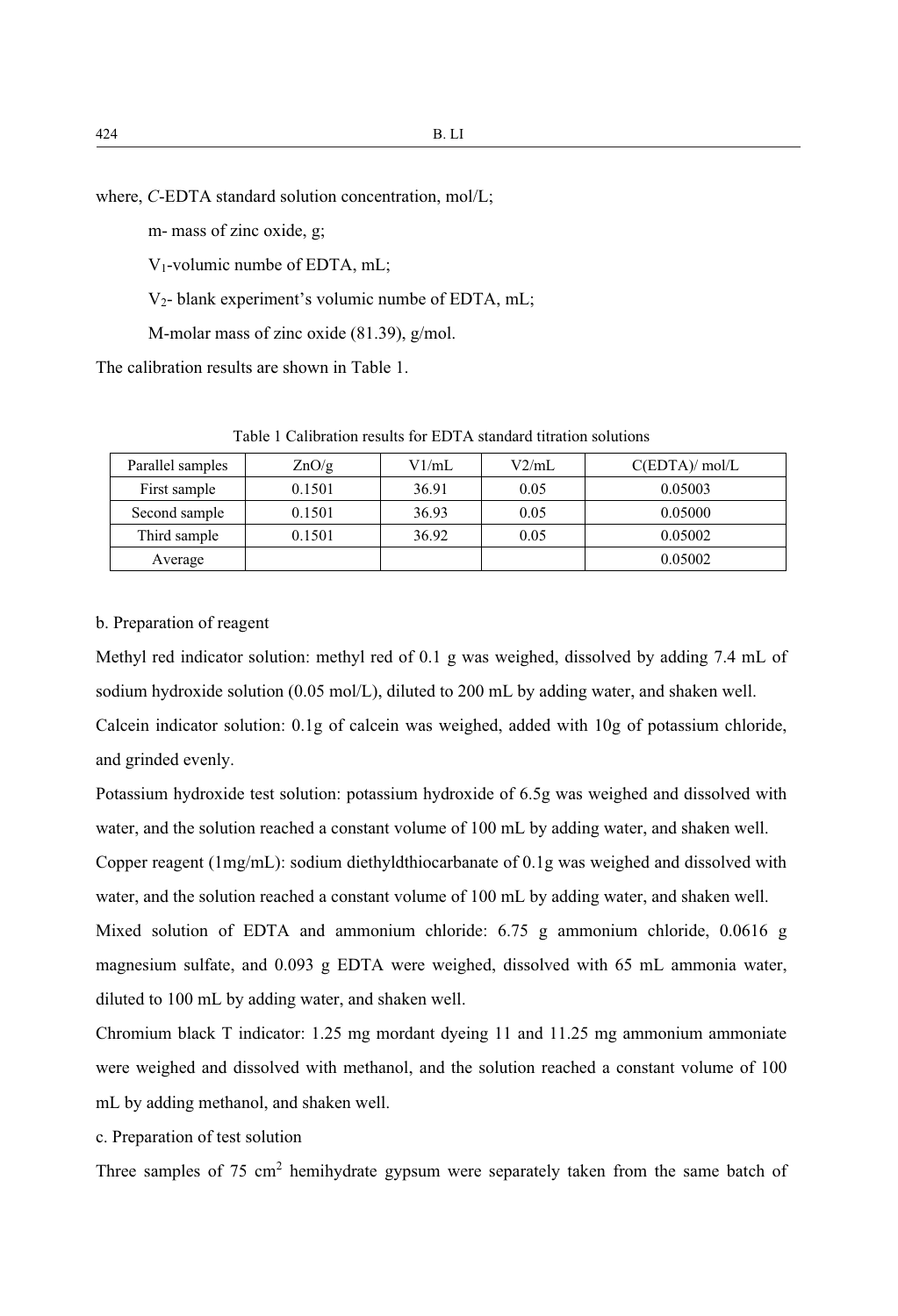samples and placed in evaporating dishes. They were dried in a drying oven at 105 °C to reach constant weight and weighed accurately (accurate to 0.0001g). They were all placed in flasks containing 200 mL of water and 10 mL of hydrochloric acid, heated and shaken until the gypsum dissolved. The solutions were neutralized with ammonia water (5 mol/L) and filtered with 10 mL ammonia buffer solution ( $pH=10$ ). The fabric was washed with water, and the washing water was incorporated into the filtrate. The filtrate was diluted to 500 mL with water (note: the fabric was kept for use). The filtrate was absorbed for 50 mL to add to a 250 mL conical bottle, and neutralized with hydrochloric acid (2mol/L).

d. Complexometric titration

The test solution was taken for 20 mL, added to a suitable conical bottle, mixed with 5 mL the mixed solution of EDTA and ammonium chloride, added with 1 mL copper reagent, added with 0.25-0.30 mL chrome black T indicator, titrated with EDTA standard solution from wine red to blue till reaching the titration end-point.

## **2.3 OTHER TEST METHODS**

#### a. Initial setting time

The initial setting time of CSH was determined according to Chinese standard "Common Porland Cement"(GB 175).

b. X-Ray Fluorescence (XRF)

Smash the samples and the grind them to the extent that they can sieve through the 200 mesh sieves. The powder was then vacuum dried and tested using XRF.

# **3 RESULTS AND DISCUSSION**

This research randomly chose 75 sets data of the initial setting time and CSH content by complexometric titration, from the industrial by-product gypsum disposal companies, and the test results are presented in Table 2 and Table 5.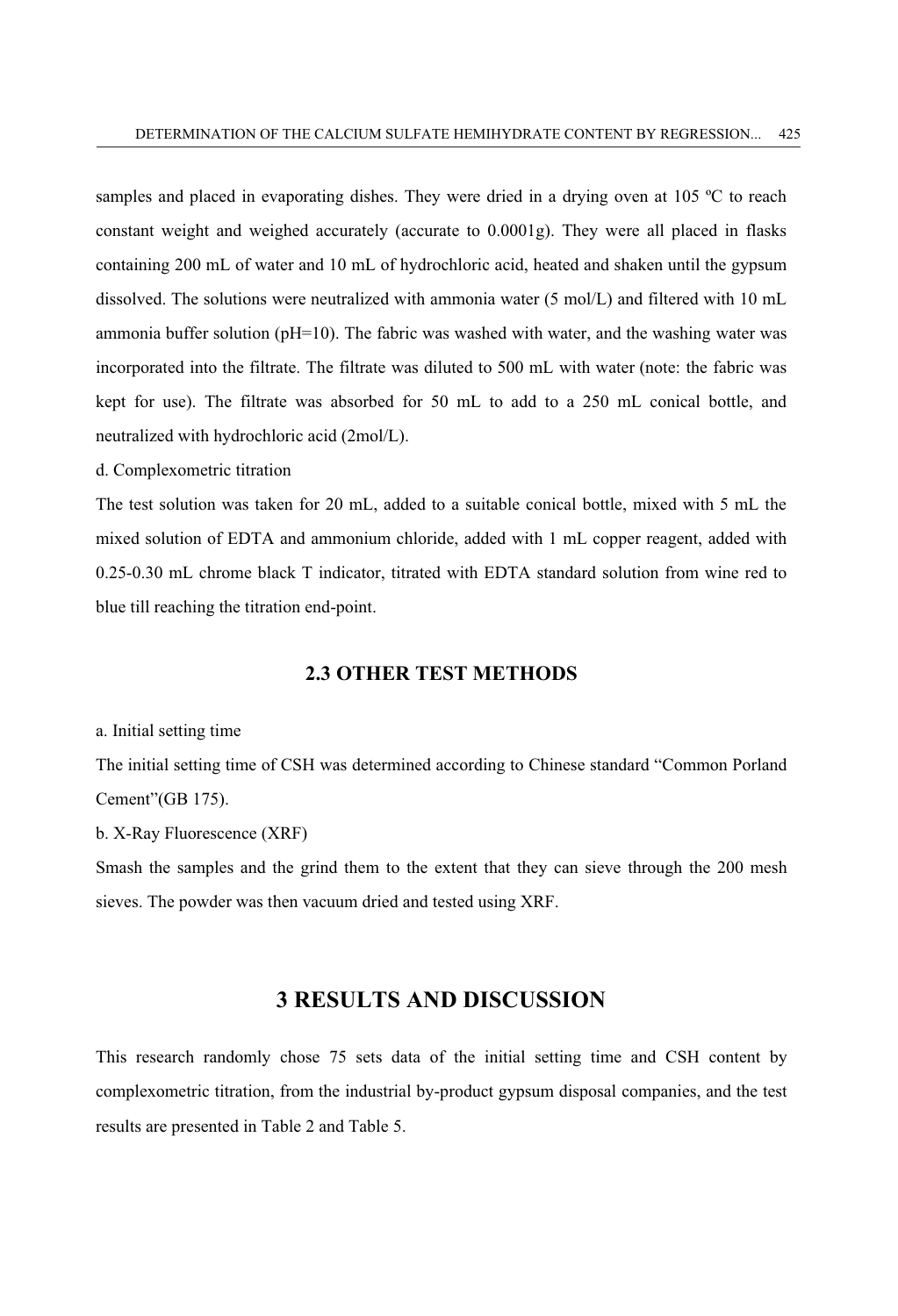# **3.1 CLASSIFICATION ANALYSIS**

3.1.1 Initial setting time greater than 7.8min

(1) Simple equation finishing

In accordance with the author's working experience of many years, the initial setting time equal to 7.8 min was chosen for dividing data between two separate analyses. So, the measured values of the initial setting time greater than 7.8min (CSH content less than 82%) were presented in Table 2.

| Initial<br>setting time<br>/min | Calcium<br>sulfate<br>hemi-hydrate<br>content $\frac{9}{6}$ | Initial<br>setting time<br>/min | Calcium<br>sulfate<br>hemi-hydrate<br>content $\frac{1}{2}$ | Initial setting<br>time $/min$ | Calcium<br>sulfate<br>hemi-hydrate<br>content $\frac{1}{2}$ |
|---------------------------------|-------------------------------------------------------------|---------------------------------|-------------------------------------------------------------|--------------------------------|-------------------------------------------------------------|
| 14.1                            | 78.6                                                        | 13.8                            | 78.4                                                        | 9.9                            | 80.8                                                        |
| 8.1                             | 81.2                                                        | 11.3                            | 79.6                                                        | 8.2                            | 81.3                                                        |
| 13.3                            | 79.8                                                        | 7.1                             | 81.4                                                        | 10.9                           | 80.9                                                        |
| 8.4                             | 80.7                                                        | 10.9                            | 80.4                                                        | 8.6                            | 81.1                                                        |
| 11.4                            | 80.1                                                        | 9.6                             | 80.5                                                        | 8.1                            | 81.4                                                        |
| 8.0                             | 81.9                                                        | 7.9                             | 81.5                                                        | 11.0                           | 80.9                                                        |
| 9.2                             | 80.9                                                        | 13.5                            | 79.1                                                        | 8.1                            | 81.8                                                        |
| 12.8                            | 79.6                                                        | 14                              | 77.1                                                        | 11.5                           | 79.9                                                        |
| 14.9                            | 78.8                                                        | 8.0                             | 81.9                                                        | 8.1                            | 81.5                                                        |
| 8.0                             | 81.6                                                        | 12.9                            | 79.8                                                        | 13.8                           | 78.9                                                        |
| 12.4                            | 79.3                                                        | 8.4                             | 81.3                                                        | 8.1                            | 81.0                                                        |
| 11.1                            | 80.7                                                        | 13.9                            | 78.7                                                        | 8.9                            | 80.8                                                        |

Table 2 Measured values of the initial setting time greater than 7.8min (CSH content<82%)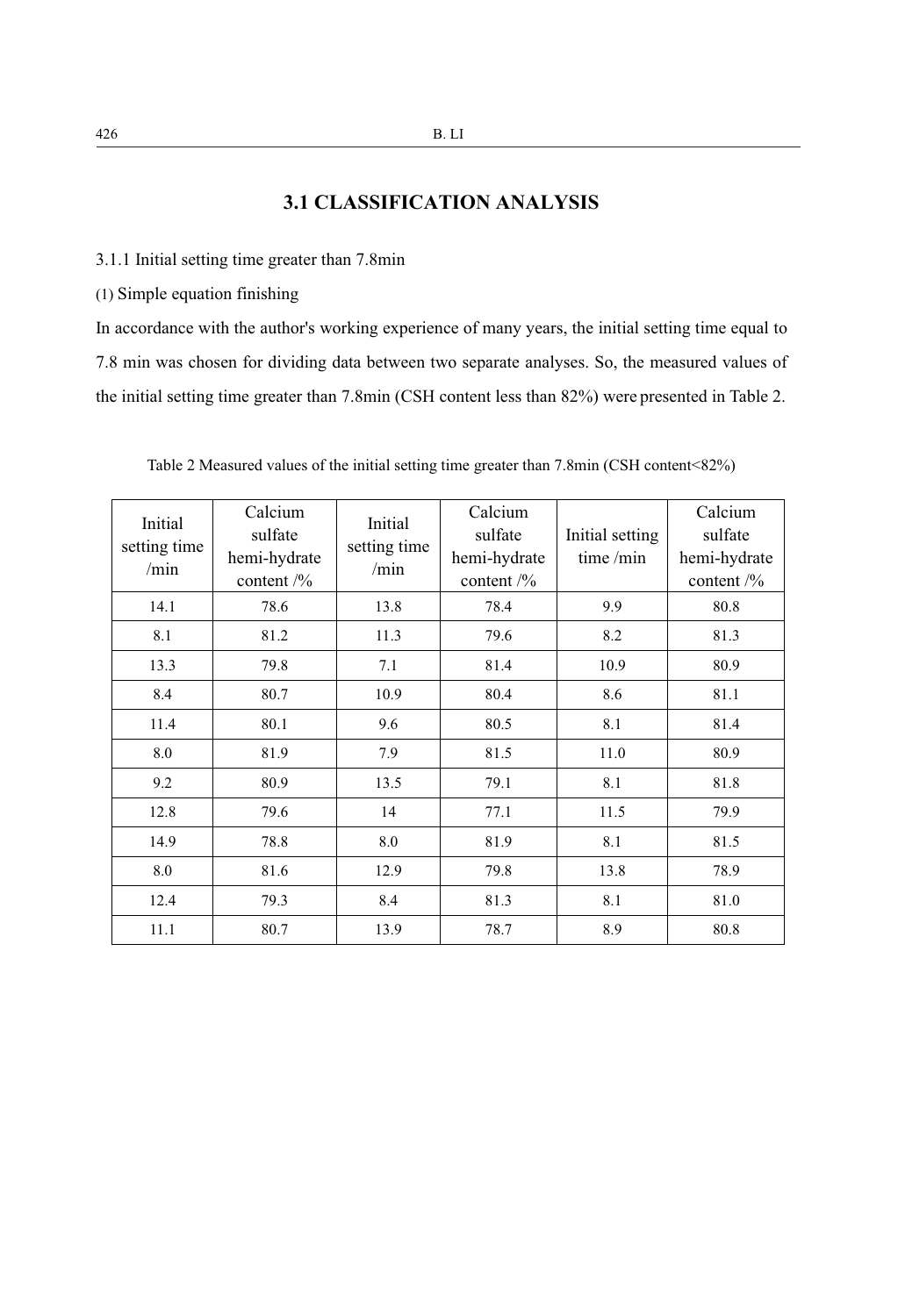

Fig.1 Linear regression model (simple equation finishing) between initial setting time and CSH content (initial setting time greater than 7.8min)

| Initial setting<br>time /min               | 14.1 | 9.6  | 11.3 | 8.0  | 10.9 | 7.9  | 8.1  | 12.8  | 8.9  | л.<br>8.0 | 12.4 | U<br>8.2 | 11.5         | 8.1  | 12.9 |
|--------------------------------------------|------|------|------|------|------|------|------|-------|------|-----------|------|----------|--------------|------|------|
| Calcium<br>sulfate<br>hemi-hydrate<br>/2/0 | 78.6 | 80.5 | 79.6 | 81.9 | 80.4 | 81.5 | 81.4 | 79.6  | 80.8 | 81.6      | 79.3 | 81.3     | 79.9         | 81.4 | 79.8 |
| Simple<br>equation<br>fitting $/$ %        | 78.8 | 80.8 | 80.0 | 81.5 | 80.2 | 81.6 | 81.5 | 79.3  | 81.1 | 81.5      | 79.5 | 81.4     | 79.9         | 81.5 | 79.3 |
| Difference<br>value                        | 0.2  | 0.3  | 0.4  | 0.4  | 0.2  | 0.1  | 0.1  | 0.3   | 0.3  | 0.1       | 0.2  | 0.1      | $\mathbf{0}$ | 0.1  | 0.5  |
| Relative<br>error $/9/6$                   | 0.25 | 0.37 | 0.50 | 0.49 | 0.25 | 0.12 | 0.12 | 0.38  | 0.37 | 0.12      | 0.25 | 0.12     | 0            | 0.12 | 0.63 |
| Relative<br>error average<br>value /%      |      |      |      |      |      |      |      | 0.273 |      |           |      |          |              |      |      |

Table 3 Calcium sulfate hemi-hydrate content of simple equation fitting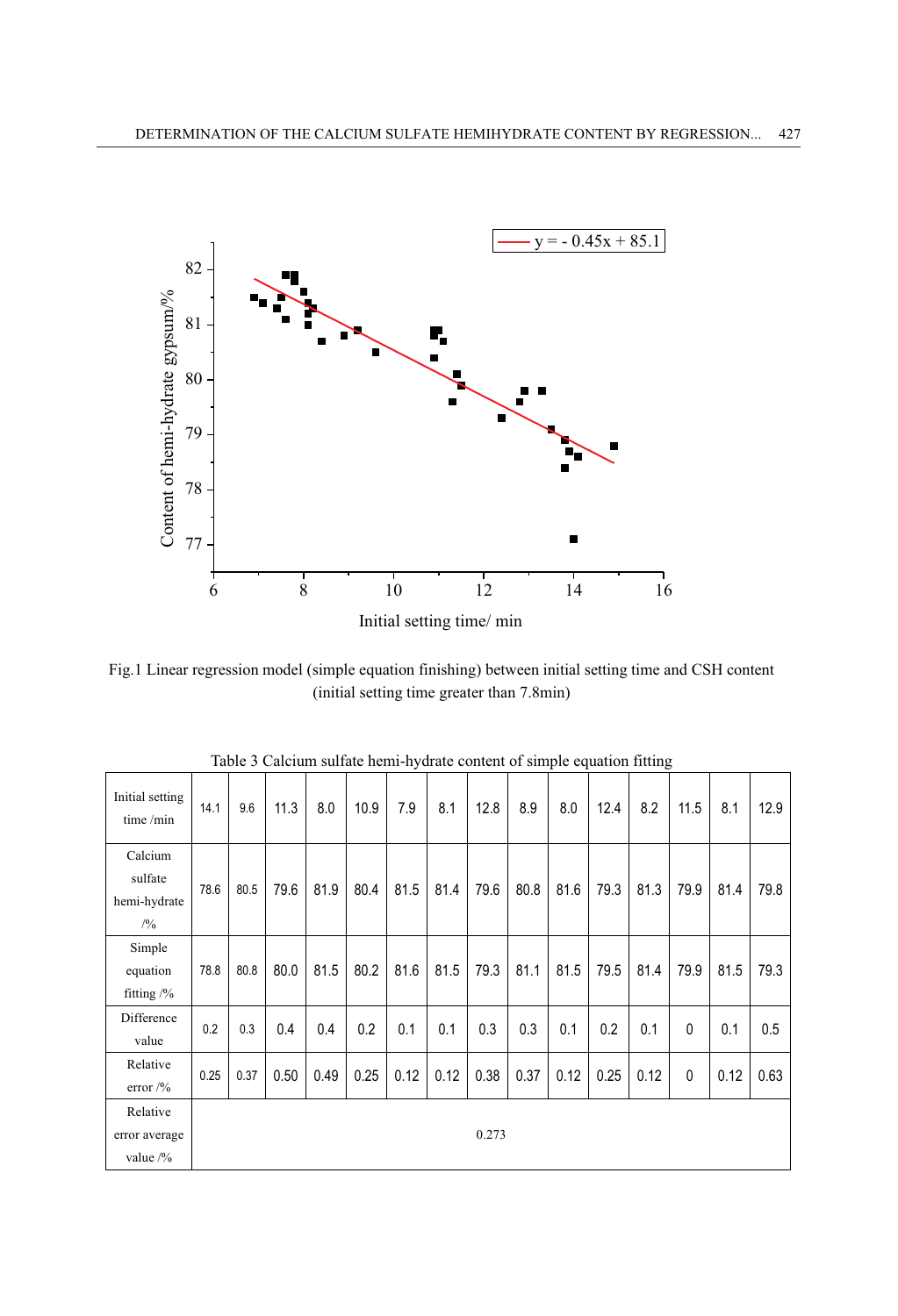The 15 sets of initial setting times greater than 7.8min (calcium sulfate hemi-hydrate content less than 82%) were randomly selected, and the data was fitted and a simple equation fitting formula was obtained. The fitted value, difference and relative error are shown in Table 3. From the simple equation fitted data in Table 3, and the finishing data in Fig.1, the fitted formula by the simple equation fitting was:  $y = -0.45x + 85.1$ , where x is the initial setting time, and y is the calcium sulfate hemi-hydrate content . According to the simple equation fitted value, difference and relative error, then calculated the relative error average value is only 0.273%, and the error range is far below 5%, which indicates that it meets the requirements of regression analysis with regard to hemi-hydrate gypsum content tests.

(2) Quadratic equation finishing



Fig.2 Linear regression model (quadratic equation finishing) between initial setting time and CSH content (initial setting time greater than 7.8min)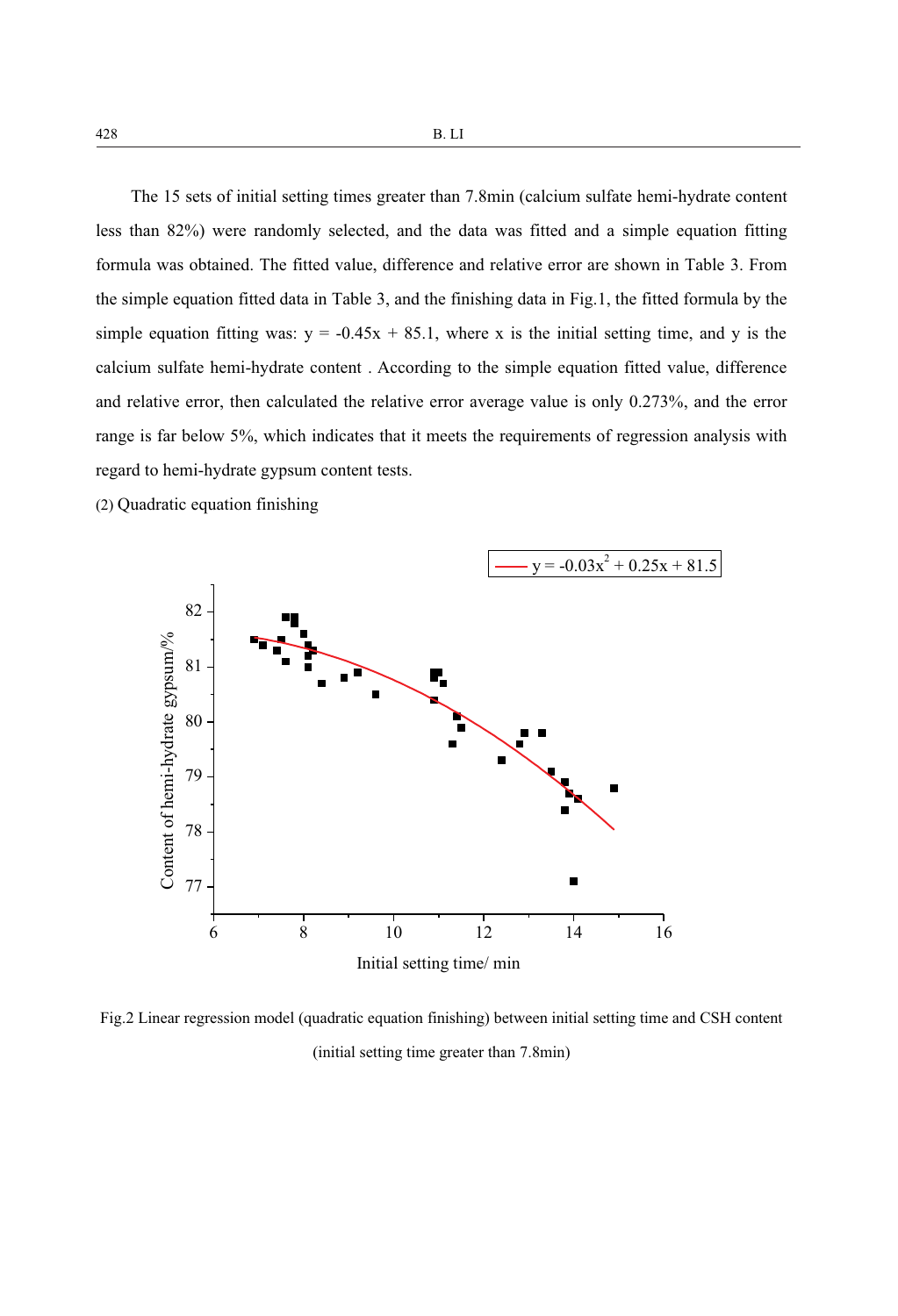| Initial setting       | 14.1 | 9.6  | 11.3 | 8.0  | 10.9 | 7.9  | 8.1  | 12.8  | 8.9  | 8.0      | 12.4 | 8.2  | 11.5 | 8.1  | 12.9 |
|-----------------------|------|------|------|------|------|------|------|-------|------|----------|------|------|------|------|------|
| time/min              |      |      |      |      |      |      |      |       |      |          |      |      |      |      |      |
| Calcium               |      |      |      |      |      |      |      |       |      |          |      |      |      |      |      |
| sulfate               | 78.6 | 80.5 | 79.6 | 81.9 | 80.4 | 81.5 | 81.4 | 79.6  | 80.8 | 81.6     | 79.3 | 81.3 | 79.9 | 81.4 | 79.8 |
| hemi-hydrate          |      |      |      |      |      |      |      |       |      |          |      |      |      |      |      |
| /9/0                  |      |      |      |      |      |      |      |       |      |          |      |      |      |      |      |
| Simple                |      |      |      |      |      |      |      |       |      |          |      |      |      |      |      |
| equation              | 79.1 | 81.1 | 80.4 | 81.6 | 80.6 | 81.6 | 81.6 | 79.8  | 81.3 | 81.6     | 79.9 | 81.5 | 80.4 | 81.6 | 79.7 |
| fitting $\frac{9}{6}$ |      |      |      |      |      |      |      |       |      |          |      |      |      |      |      |
| Difference            | 0.5  | 0.6  | 0.8  | 0.3  | 0.2  | 0.1  | 0.2  | 0.2   | 0.5  | $\theta$ | 0.6  | 0.2  | 0.5  | 0.2  | 0.1  |
| value                 |      |      |      |      |      |      |      |       |      |          |      |      |      |      |      |
| Relative              |      |      |      |      |      |      |      |       |      | $\theta$ |      |      |      |      |      |
| error $\frac{9}{6}$   | 0.63 | 0.75 | 1.0  | 0.37 | 0.25 | 0.12 | 0.25 | 0.25  | 0.25 |          | 0.76 | 0.24 | 0.63 | 0.25 | 0.12 |
| Relative              |      |      |      |      |      |      |      |       |      |          |      |      |      |      |      |
| error average         |      |      |      |      |      |      |      | 0.393 |      |          |      |      |      |      |      |
| value $\frac{9}{6}$   |      |      |      |      |      |      |      |       |      |          |      |      |      |      |      |

Table 4 Calcium sulfate hemi-hydrate content of quadratic equation fitting

A quadratic equation fitting formula was obtained from the fitting analysis of the 15 sets of initial setting times greater than 7.8min (calcium sulfate hemi-hydrate content less than 82%). The fitted value, difference and relative error are shown in Table 4. From the quadratic equation fitted data in Table 4, and the finishing data in Fig.2, the fitted formula by the quadratic equation fitting was:  $y = -0.03x^{2} + 0.25x + 81.5$ , where x is the initial setting time, and y is the hemi-hydrate gypsum content. According to the quadratic equation fitted value, difference and relative error, the relative error average value is only 0.393%. Although, the error range is far below 5%, but, this error is higher than the previous simple equation fitted value of 0.273%. Therefore, it is very clear from the results that when the hemi-hydrate gypsum content under 82% and initial setting time greater than 7.8 min, the optimum formula is the simple equation fitting  $y = -0.45x + 85.1$ , where x is the initial setting time, and y is the hemi-hydrate gypsum content, which can calculate the hemi-hydrate gypsum content quickly than the traditional test.

Comprehensive analysis Table 3 and Table 4, the measured values of CSH content of simple equation and quadratic equation fitting were all calculated, it shows that the relative error average value is very low using the simple equation fitting than the quadratic equation fitting. So, it is necessary to classify and analyze the 75 sets data with the demarcation point at 82% CSH content.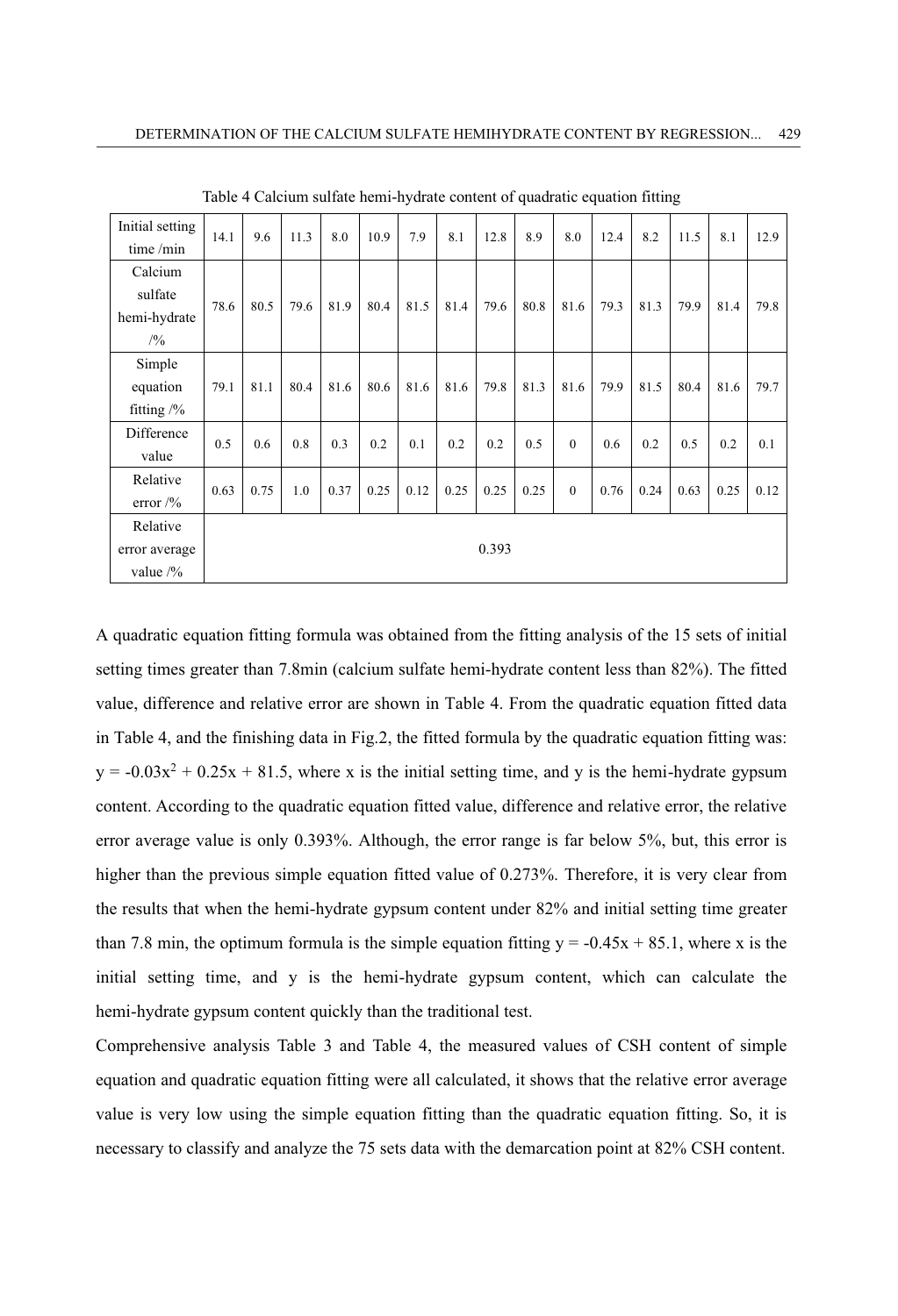3.1.2 Initial setting time less than 7.8min

(1) Simple equation finishing

The measured values of the initial setting time less than 7.8min (CSH content greater than 82%) were presented in Table 5.

| Initial<br>setting<br>time/min | Calcium<br>sulfate<br>hemi-hydrate<br>content $\frac{9}{6}$ | Initial<br>setting<br>time/min | Calcium<br>sulfate<br>hemi-hydrate<br>content $/$ % | Initial<br>setting<br>time/min | Calcium<br>sulfate<br>hemi-hydrate<br>content $\frac{9}{6}$ |
|--------------------------------|-------------------------------------------------------------|--------------------------------|-----------------------------------------------------|--------------------------------|-------------------------------------------------------------|
| 7.0                            | 82.7                                                        | 7.8                            | 82.3                                                | 7.1                            | 82.4                                                        |
| 6.4                            | 84.3                                                        | 6.5                            | 83.3                                                | 5.1                            | 84.7                                                        |
| 5.3                            | 84.6                                                        | 4.8                            | 85.4                                                | 6.0                            | 83.7                                                        |
| 4.2                            | 86.9                                                        | 6.6                            | 83.9                                                | 4.0                            | 86.9                                                        |
| 4.9                            | 86.3                                                        | 4.1                            | 86.6                                                | 6.9                            | 82.6                                                        |
| 7.2                            | 82.4                                                        | 6.3                            | 84.1                                                | 5.9                            | 83.9                                                        |
| 6.1                            | 84.4                                                        | 6.8                            | 82.7                                                | 4.1                            | 86.7                                                        |
| 5.8                            | 85.1                                                        | 6.1                            | 83.4                                                | 5.9                            | 84.0                                                        |
| $\overline{7}$                 | 82.9                                                        | 4.6                            | 85.6                                                | 7.0                            | 82.4                                                        |
| 6.9                            | 83.4                                                        | 6.0                            | 83.7                                                | 7.3                            | 82.3                                                        |
| 5.4                            | 85.5                                                        | 5.7                            | 84.1                                                | 5.8                            | 83.9                                                        |
| 6.5                            | 82.9                                                        | 7.2                            | 82.1                                                | 6.7                            | 83.6                                                        |
| 6.4                            | 83.1                                                        | 6.0                            | 83.8                                                | 5.8                            | 84.2                                                        |

Table 5 Measured values of the initial setting time less than 7.8min (CSH content>82%)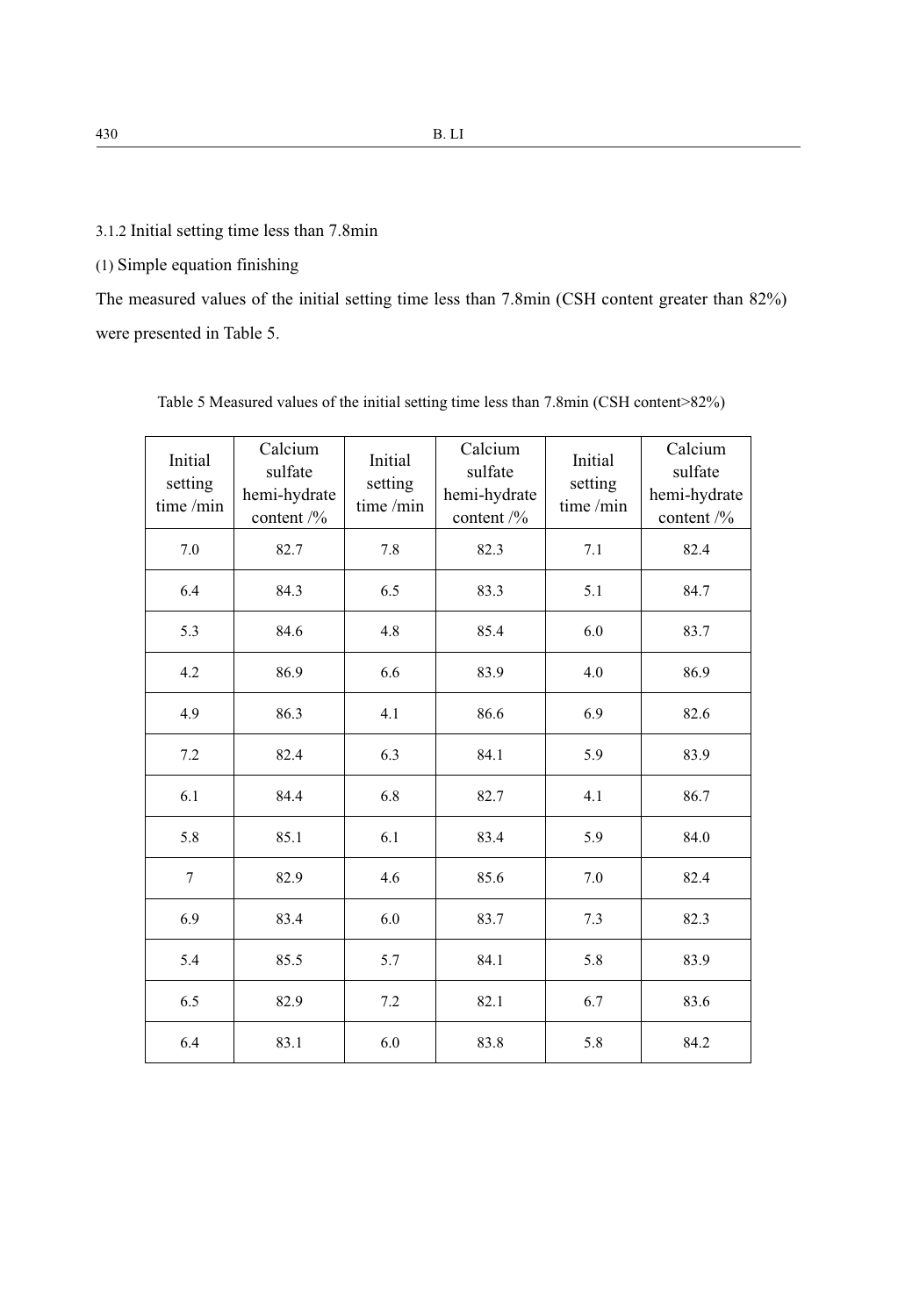

Fig.3 Linear regression model (simple equation finishing) between initial setting time and CSH content (initial setting time less than 7.8min)

| Initial setting<br>time/min                      | 7.0  | 6.3  | 4.8  | 4.2  | 7.8  | 7.2  | 4.0  | 5.4   | 6.4  | 5.8  | 6.0  | 4.9  | 5.1  | 6.7  | 6.8  |
|--------------------------------------------------|------|------|------|------|------|------|------|-------|------|------|------|------|------|------|------|
| Calcium<br>sulfate<br>hemi-hydrate<br>/9/0       | 82.7 | 84.1 | 85.4 | 86.9 | 82.3 | 82.4 | 86.9 | 85.5  | 83.1 | 84.2 | 83.7 | 86.3 | 84.7 | 83.6 | 82.7 |
| Simple<br>equation<br>fitting $/$ %              | 82.8 | 83.7 | 85.7 | 86.5 | 81.7 | 82.5 | 86.8 | 84.9  | 83.6 | 84.4 | 84.1 | 85.6 | 85.3 | 83.2 | 83.1 |
| Difference<br>value                              | 0.1  | 0.4  | 0.3  | 0.4  | 0.6  | 0.1  | 0.1  | 0.6   | 0.5  | 0.2  | 0.4  | 0.7  | 0.6  | 0.4  | 0.4  |
| Relative<br>error $\frac{9}{6}$                  | 0.12 | 0.48 | 0.35 | 0.46 | 0.72 | 0.12 | 0.12 | 0.70  | 0.60 | 0.24 | 0.48 | 0.81 | 0.71 | 0.48 | 0.48 |
| Relative<br>error average<br>value $\frac{9}{6}$ |      |      |      |      |      |      |      | 0.458 |      |      |      |      |      |      |      |

| Table 6 Calcium sulfate hemi-hydrate content of simple equation fitting |  |  |
|-------------------------------------------------------------------------|--|--|
|                                                                         |  |  |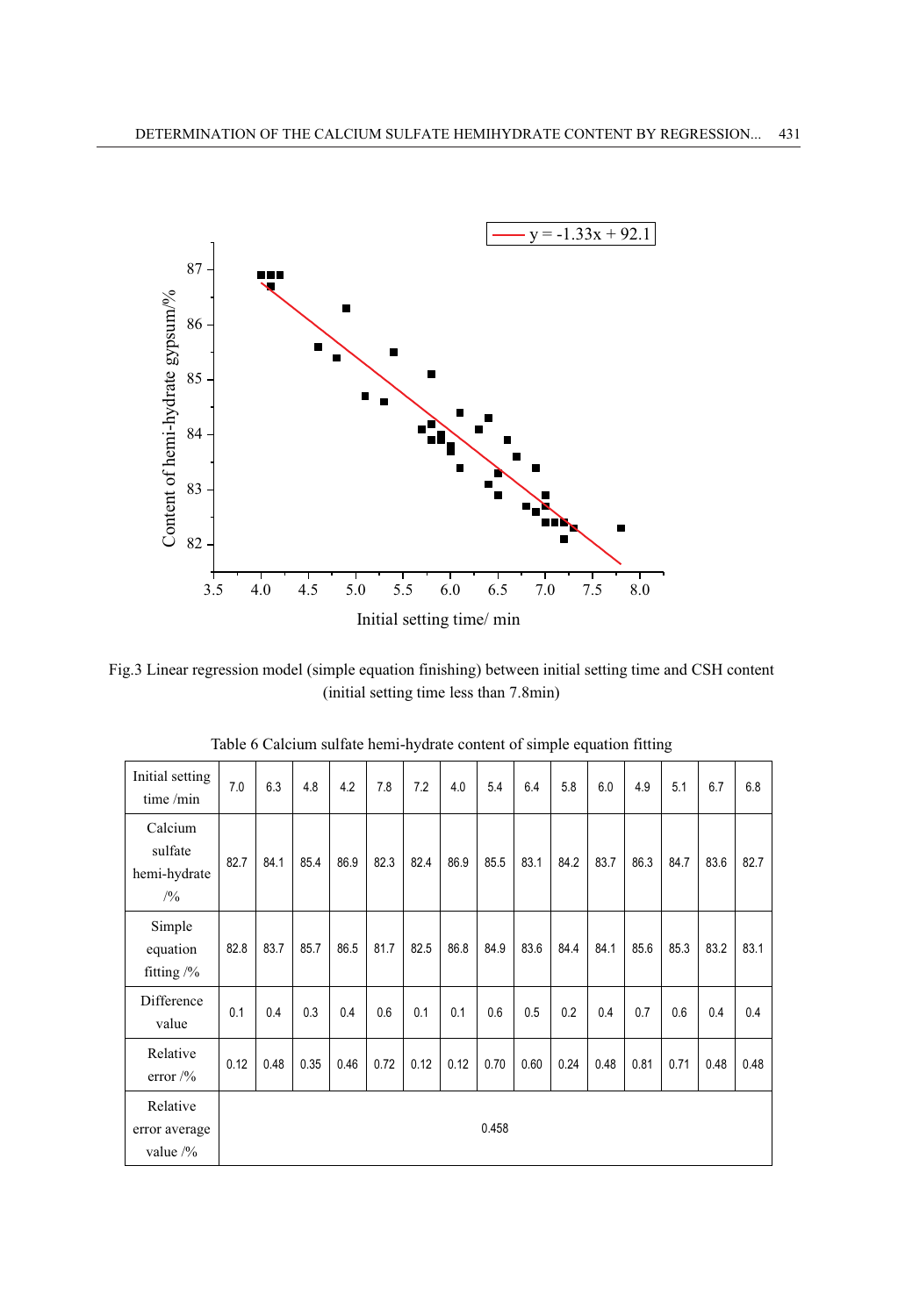The 15 sets of initial setting time less than 7.8 min (calcium sulfate hemi-hydrate content less than 82%) were randomly selected. A simple equation fitting formula was obtained from the fitting analysis results. The fitted value, difference and relative error are shown in Table 6. From the simple equation fitted data in Table 6, and the finishing data in Fig.3, the fitted formula by the simple equation fitting was:  $y = -1.33x + 92.1$ , where x is the initial setting time, and y is the hemi-hydrate gypsum content. According to the simple equation fitted value, difference and relative error, the relative error average value is only 0.458%, and the error range is far below 5%, which indicates that it meets the requirements of regression analysis with regard to hemi-hydrate gypsum content tests.

(2) Quadratic equation finishing



Fig.4 Linear regression model (quadratic equation finishing) between initial setting time and CSH content (initial setting time less than 7.8min)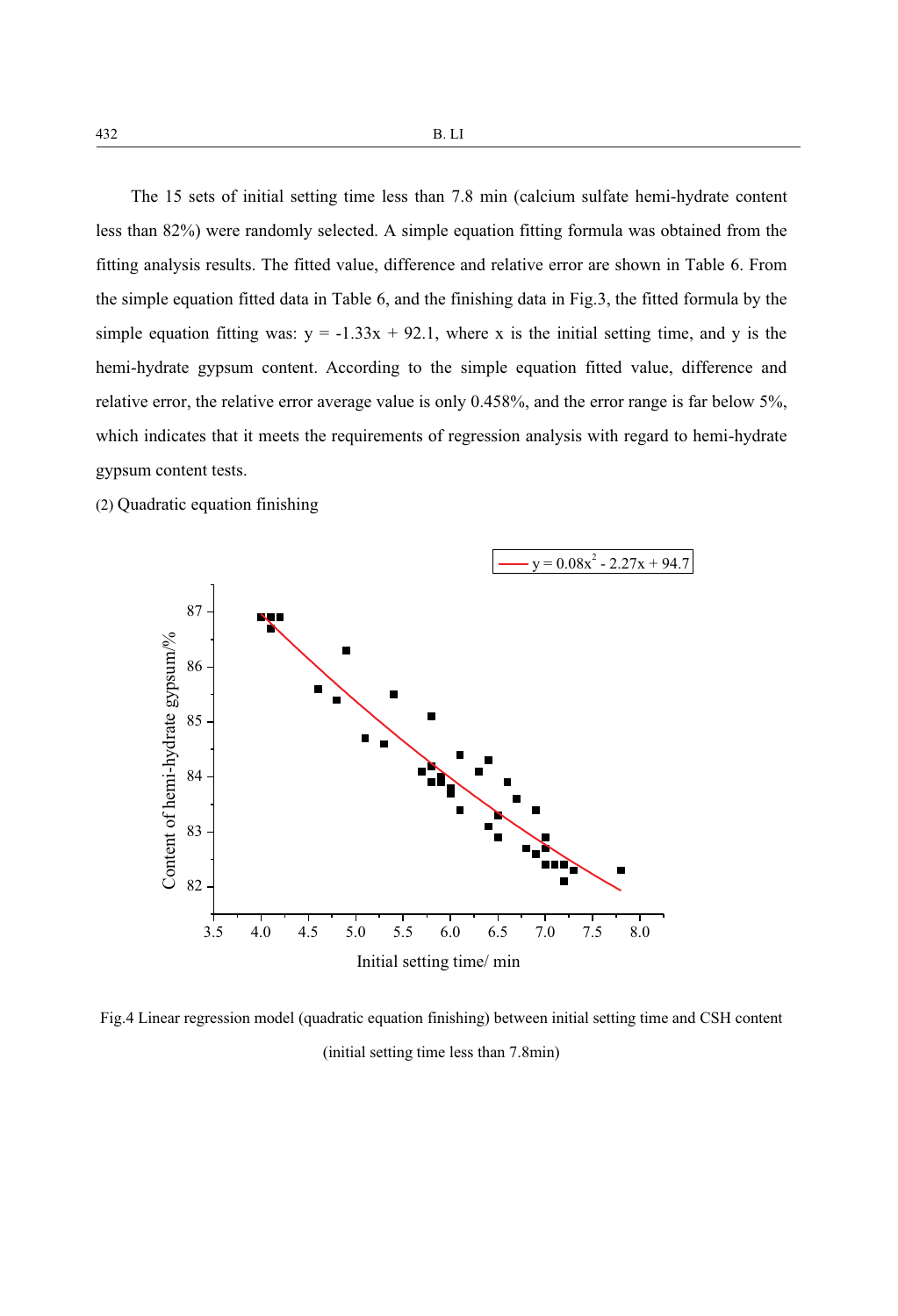| Initial setting<br>time/min                 | 7.0          | 6.3  | 4.8  | 4.2  | 7.8  | 7.2  | 4.0          | 5.4   | 6.4          | 5.8          | 6.0  | 4.9  | 5.1  | 6.7  | 6.8  |
|---------------------------------------------|--------------|------|------|------|------|------|--------------|-------|--------------|--------------|------|------|------|------|------|
| Calcium<br>sulfate<br>hemi-hydrate<br>/9/0  | 82.7         | 84.1 | 85.4 | 86.9 | 82.3 | 82.4 | 86.9         | 85.5  | 83.1         | 84.2         | 83.7 | 86.3 | 84.7 | 83.6 | 82.7 |
| Simple<br>equation<br>fitting $\frac{9}{6}$ | 82.7         | 83.6 | 85.6 | 86.6 | 81.9 | 82.5 | 86.9         | 84.8  | 83.1         | 84.2         | 84.0 | 85.5 | 85.2 | 83.2 | 83.0 |
| Difference<br>value                         | $\mathbf{0}$ | 0.5  | 0.2  | 0.3  | 0.4  | 0.1  | $\mathbf{0}$ | 0.7   | $\mathbf{0}$ | $\mathbf{0}$ | 0.3  | 0.8  | 0.5  | 0.4  | 0.3  |
| Relative<br>error $\frac{9}{6}$             | 0.12         | 0.59 | 0.23 | 0.31 | 0.49 | 0.12 | $\mathbf{0}$ | 0.82  | $\mathbf{0}$ | 0            | 0.36 | 0.93 | 0.59 | 0.48 | 0.36 |
| Relative<br>error average<br>value $/$ %    |              |      |      |      |      |      |              | 0.360 |              |              |      |      |      |      |      |

Table 7 Calcium sulfate hemi-hydrate content of quadratic equation fitting

The 15 sets of initial setting times less than 7.8 min (calcium sulfate hemi-hydrate content less than 82%), and detailed fitting analysis its proceeds, so the fitted value, difference and relative error are shown in Table 8. From the quadratic equation fitted data in Table 7, and the finishing data in Fig.4, the fitted formula by the simple equation fitting was:  $y = -0.08x^2 - 2.27x + 94.7$ , where x is the initial setting time, and y is the hemi-hydrate gypsum content. According to the quadratic equation fitted value, difference and relative error, the relative error average value is only 0.360%. Although, the error range is far below 5%, but, this error is far below the previous simple equation fitted value of 0.458%. So it is very clear from the results that when the initial setting times less than 7.8min (calcium sulfate hemi-hydrate content less than 82%), the optimum formula is the quadratic equation fitting  $y = -0.08x^2 - 2.27x + 94.7$ , where x is the initial setting time, and y is the hemi-hydrate gypsum content, which can calculate the hemi-hydrate gypsum content quickly than the traditional test. Comprehensive analysis Table 6 and Table 7, the measured values of calcium sulfate hemihydrate content of simple equation and quadratic equation fitting were all calculated, it shows that the relative error average value is very low use the quadratic equation fitting than the simple equation fitting.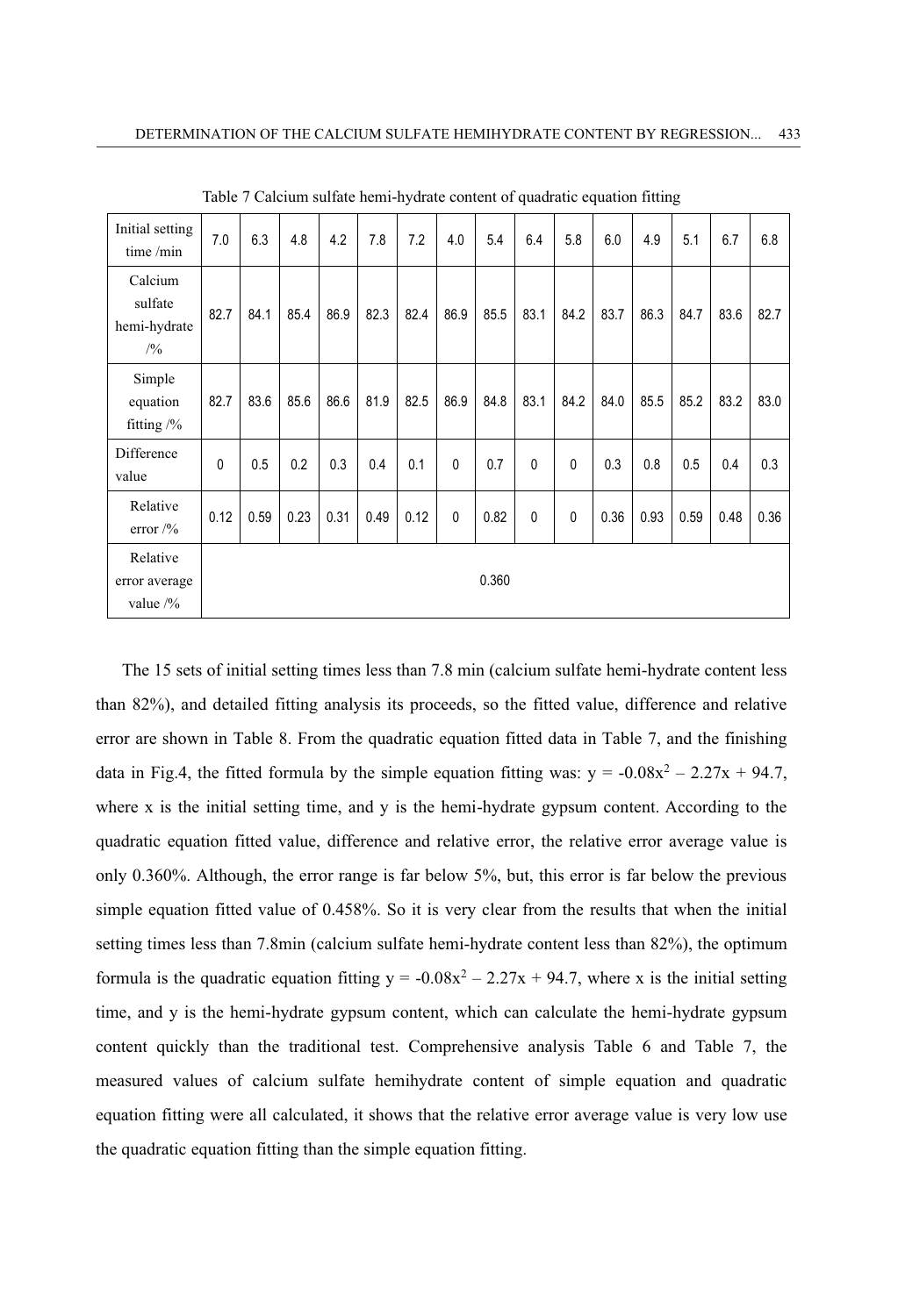# **3.2 VALIDATION ANALSIS**

To verify the correctness of this method, we compare the results of traditional method, linear fitting and XRF (after the calculation) in the Table 8 and Table 9.

| NO. | Traditional       | Linear<br><b>XRF</b> |              |     | Difference  |
|-----|-------------------|----------------------|--------------|-----|-------------|
|     | Method            | Fitting/ $\%$        | Method/ $\%$ |     | Value/ $\%$ |
|     | 78.6%             | 78.8                 | 79.1         | 0.2 | 0.5         |
|     | (14.1min)         |                      |              |     |             |
| 2   | $80.7\%$ (8.4min) | 81.3                 | 80.9         | 0.6 | 0.2         |
| 3   | $81.3\%$ (7.4min) | 81.8                 | 82.3         | 0.5 | 1.0         |

Table 8 Results of traditional method, linear fitting and XRF(initial setting time > 7.8min)

Table 9 Results of traditional method, linear fitting and XRF(initial setting time < 7.8min)

| NO. | Traditional       | Linear        | <b>XRF</b>   |     | Difference  |
|-----|-------------------|---------------|--------------|-----|-------------|
|     | Method            | Fitting/ $\%$ | Method/ $\%$ |     | Value/ $\%$ |
|     | 84.3% (6.4min)    | 83.4          | 84.9         | 0.9 | 0.6         |
| 2   | $86.9\%$ (4.1min) | 86.7          | 88.1         | 0.2 | 1.2         |
| 3   | 85.5% (5.4min)    | 84.8          | 86.6         | 0.7 | 1.1         |

The calcium sulfate hemihydrate contents tested by XRF were presented in the Table 8 and Table 9. Compare with the linear fitting method, it can be concluded that when the initial setting time is greater than 7.8min, the average values of the difference are 0.43 and 0.57, respectively. When the initial setting time is less than 7.8min, the average values of the difference are 0.60 and 0.97, respectively. It is thus obvious that our linear fitting results are very similar to the XRF method. This indicates that the analysis can accurately determine the CSH content in modified industrial by-product gypsum by regression analysis using the initial setting time. The determination method has the advantages of simple and rapid operation.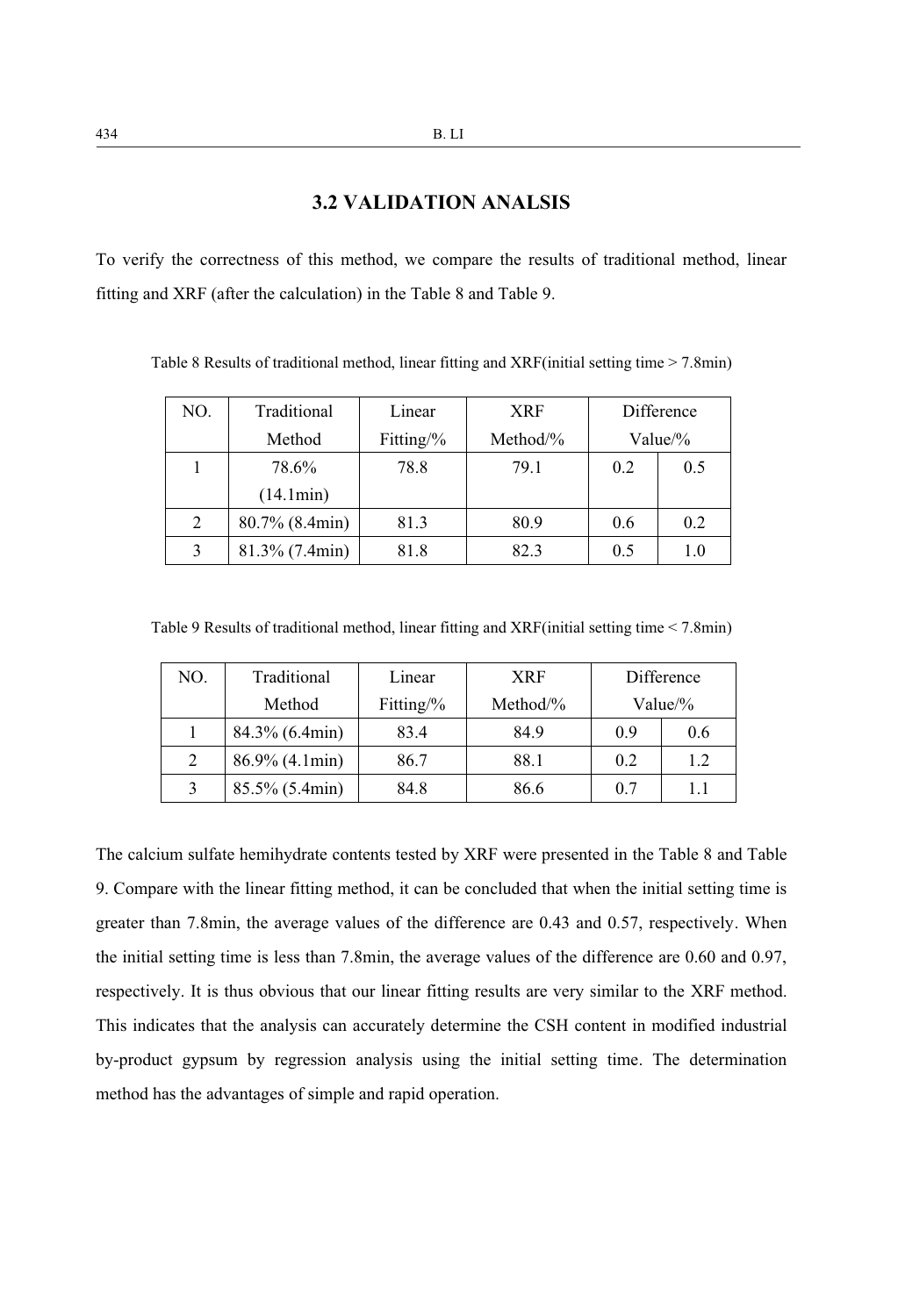## **3.3 TESTING PROCESS**

As shown in Fig.5, the testing process of our method mainly included two steps, the first stage was determined the normal consistency of by-product hemihydrate gypsum, and the second stage was the initial setting time test. According to the test results, and then put them into the formula, the CSH content can be quickly calculated.



Fig.5 Regression analysis calcium sulfate hemihydrate content testing process

# **4 CONCLUSIONS**

The study can accurately determine the CSH content in modified industrial by-product gypsum by regression analysis using the initial setting time. The determination method developed has the advantages of simple and rapid operation. The results obtained can be summarized as follows: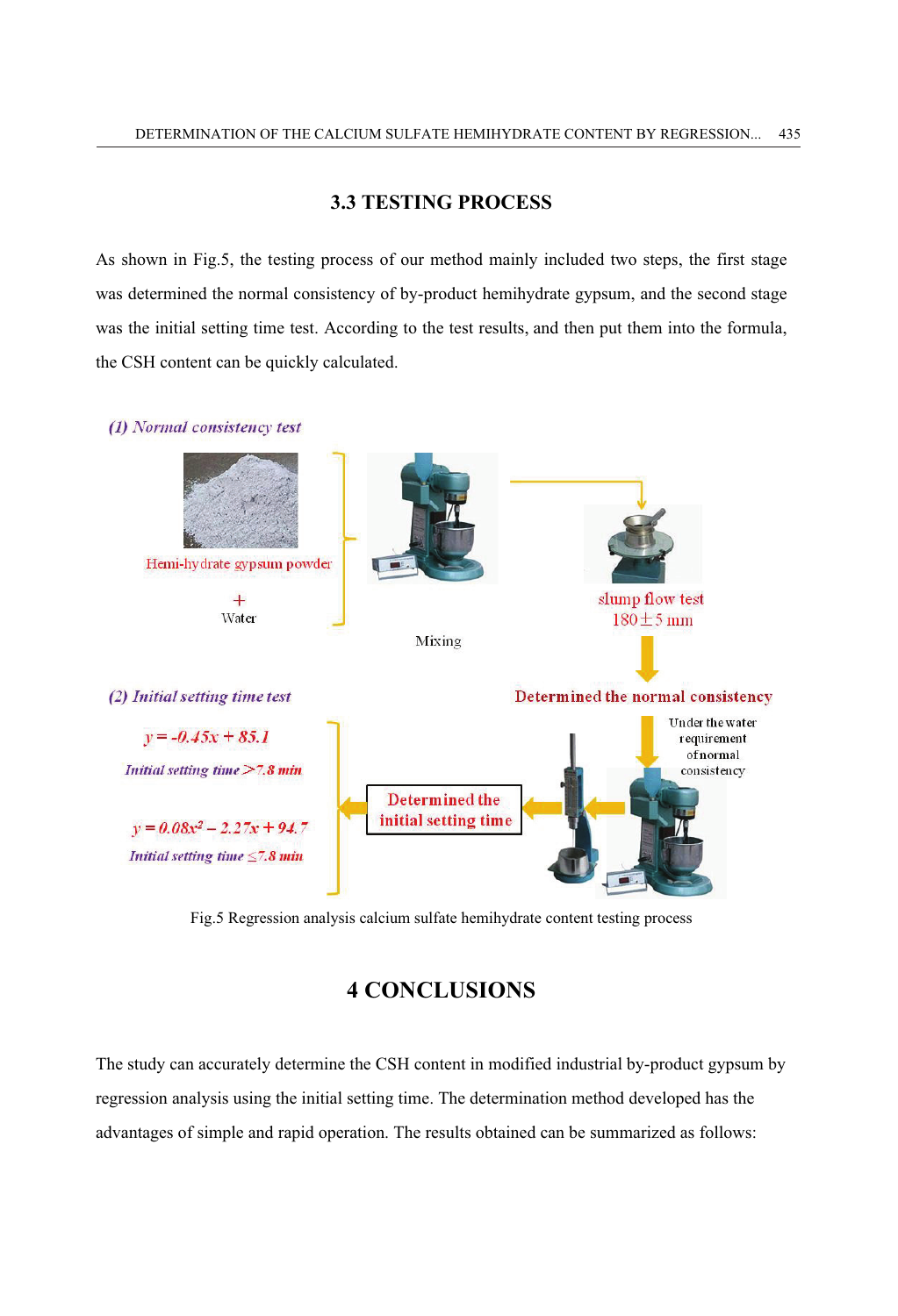(1) Actual values of the initial setting time under 7.8 min were fitted, and the content of hemi-hydrate gypsum in phosphogypsum can be determined using the simple equation express: y  $= -0.45x + 85.1$ , where x is the initial setting time, and y is the hemi-hydrate gypsum content.

(2) Actual values of the initial setting time greater than 7.8 min were fitted, and the hemi-hydrate gypsum content can be determined using the quadratic equation express:  $y = 0.08x^2 - 2.27x +$ 94.7.

#### **REFERENCES**

1. Tayibi, H., Choura, M., L opez, F.A., Alguacilet, F.J., Delgado, A .L, "Environmental impact and management of phosphogypsum", J. Env. Man 90: 2377-2386, 2009.

2. Rashad, A.M, "Potential use of phosphogypsum in alkali-activated fly ash under the effects of elevated temperatures and thermal shock cycles", J. Clean. Prod 87: 717-725,2015.

3. Lin Yang,Yunsheng Zhang,Yun Yan, "Utilization of original phosphogypsum as raw material for the preparation of self-leveling mortar", J. Clean. Prod 127: 204-213,2016.

4. Dong-sheng Liu, Chao-qiang Wang, Xu-dong Mei, Chun Zhang, "An effective treatment method for phosphogypsum", Environ Sci Pollut R. 26: 30533–30539,2019.

5. Singh, M., Garg, M, "Phosphogypsum-fly ash cementitious binder-its hydration and strength development", Cem. Concr. Res25 (4) : 752-758, 1995.

6. Leškevičiene, V., Nizevičiene, D, "Influence of the setting activators on the physical mechanical properties of phosphoanhydrite", Chem. Ind. Chem. Eng. Q20(2): 233-240, 2014.

7. YY/ T 1118-2001, Plaster of pairs bandage-Viscose form, 2001, Pharmaceutical Industry Standards of the People's Republic of China, Beijing, China.